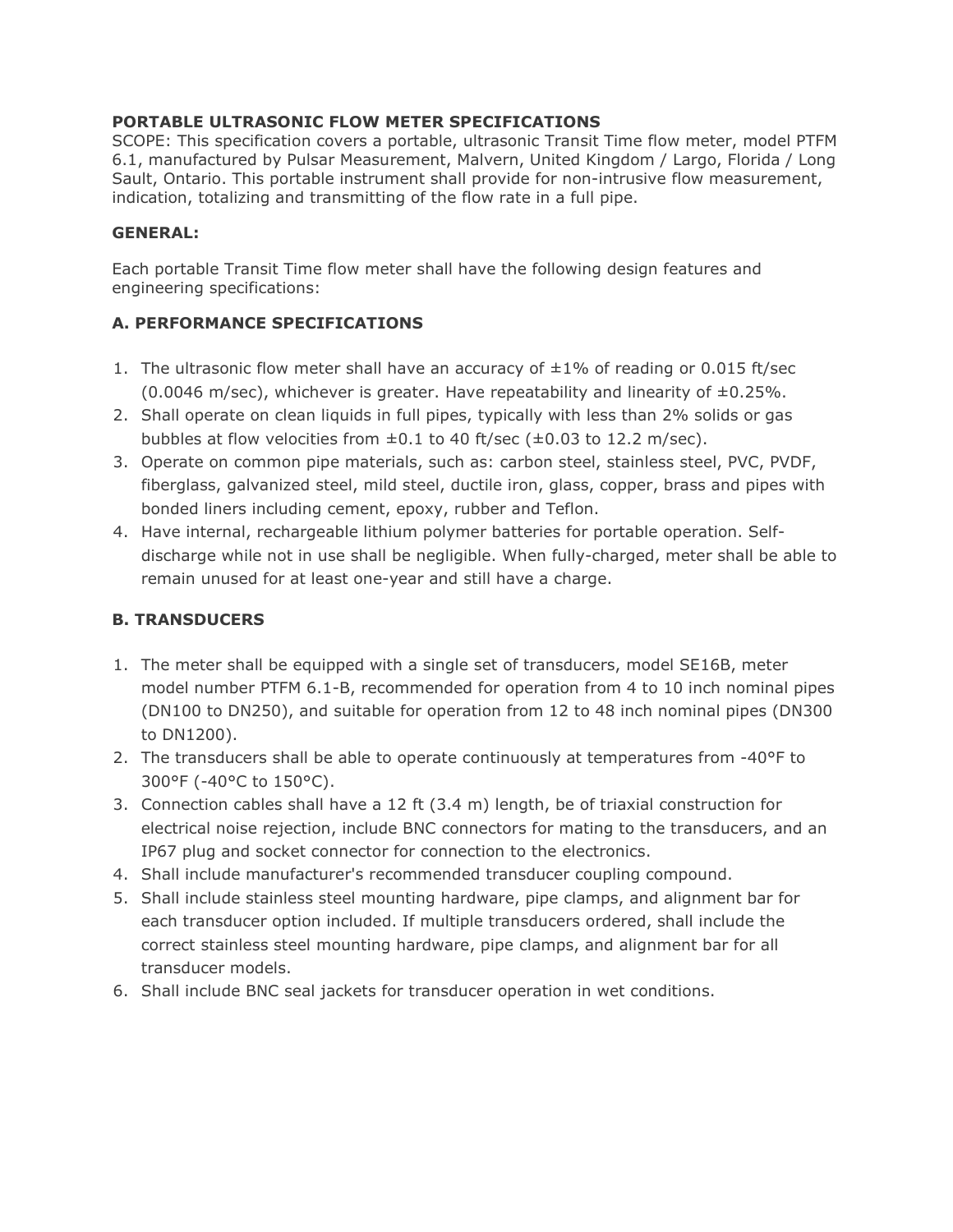# **C. ELECTRONICS**

- 1. Have a portable, handheld, rugged, extruded aluminum electronics enclosure with a padded, watertight IP67 carrying case.
- 2. Electronics shall be designed for use in industrial environments with an IP67 submergence rating, and silicone enclosure end caps to prevent damage if the handheld electronics are dropped.
- 3. Electronics shall be designed for continuous operation at temperatures from  $-5^{\circ}$  to 140°F (-20° to 60°C).
- 4. Have a built-in 5-button keypad with operator selection of parameters through visual prompts from a menu calibration system. No external software or connection is required for operation.
- 5. Have a color, IPS panel type, 500 nit peak brightness, LCD display with wide viewing angles.
- 6. Have user-selectable menu languages including English, French and Spanish.
- 7. Display shall be capable of indicating flow in user-selected engineering units, totalized flow, and units of calibration.
- 8. Display shall be also capable of displaying diagnostic information such as signal strength, amplifier gain, measured and expected fluid speed of sound, and signal amplitude.
- 9. Display shall be also capable of displaying the echo waveform as measured by the meter, with two levels of zoom and the ability to pan. Echo waveforms can also be captured and downloaded to a USB-C flash drive.
- 10. Display backlight brightness shall be adjustable for reduced power consumption.
- 11. The electronics shall have a USB-C port, capable as USB On-The-Go. It shall be able to act as a host for USB-C flash drive downloads, and communication to expansion modules. It shall be able to act as a client for chargers, and firmware updates via USB-C flash drives.
- 12. Have a built-in 12.5 million data point logger. Data logger shall support time and datestamped logging with intervals ranging from 10 seconds to 24 hours. Data is downloaded to a USB-C flash drive provided by the manufacturer.
- 13. Manufacturer shall include free Windows software for data log graphing, reporting, and exporting. The logging software shall be able to generate formatted flow reports including total, average, minimum, maximum and times of occurrence.
- 14. Have automatic gain control for optimum performance in varying flow conditions.
- 15. Have user adjustable minimum flow rate cutoff, damping, and tare function for zero flow calibration as necessary.
- 16.Shall include an external with CE/UL approved charger with 100-240VAC 50/60Hz input and adapters for various mains plug configurations found globally.
- 17.Shall include an internal lithium polymer rechargeable battery with minimum capacity for 15 hours continuous operation.
- 18. Have a battery status indicator with automatic low battery shut off and battery overcharge protection.